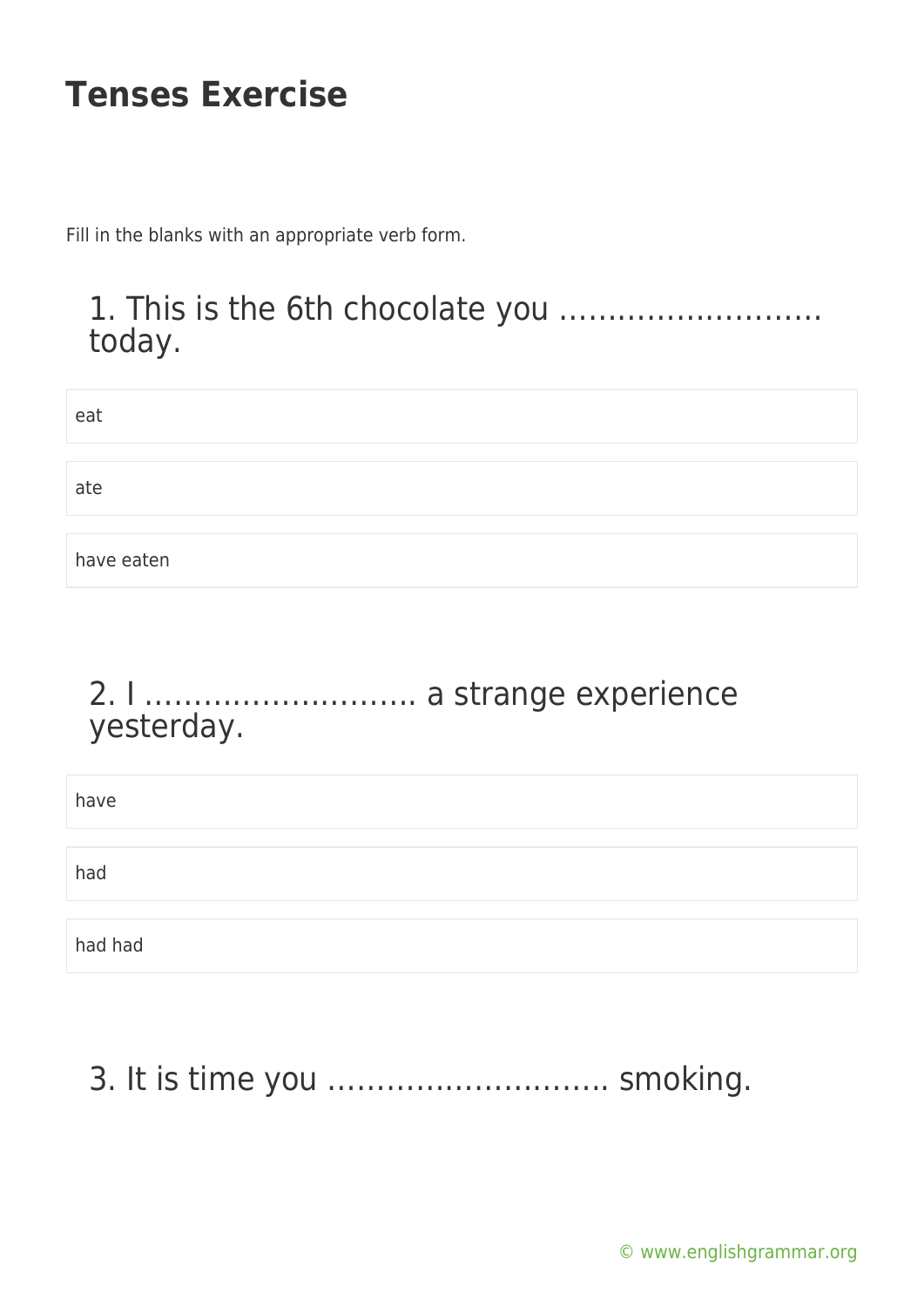| stop      |  |  |  |
|-----------|--|--|--|
|           |  |  |  |
| will stop |  |  |  |
|           |  |  |  |
| stopped   |  |  |  |

#### 4. I would rather you ……………………….. home now.

| go        |  |
|-----------|--|
|           |  |
| went      |  |
|           |  |
| have gone |  |

# 5. He asked if I ………………………… his wallet.

saw

have seen

had seen

[© www.englishgrammar.org](https://www.englishgrammar.org/)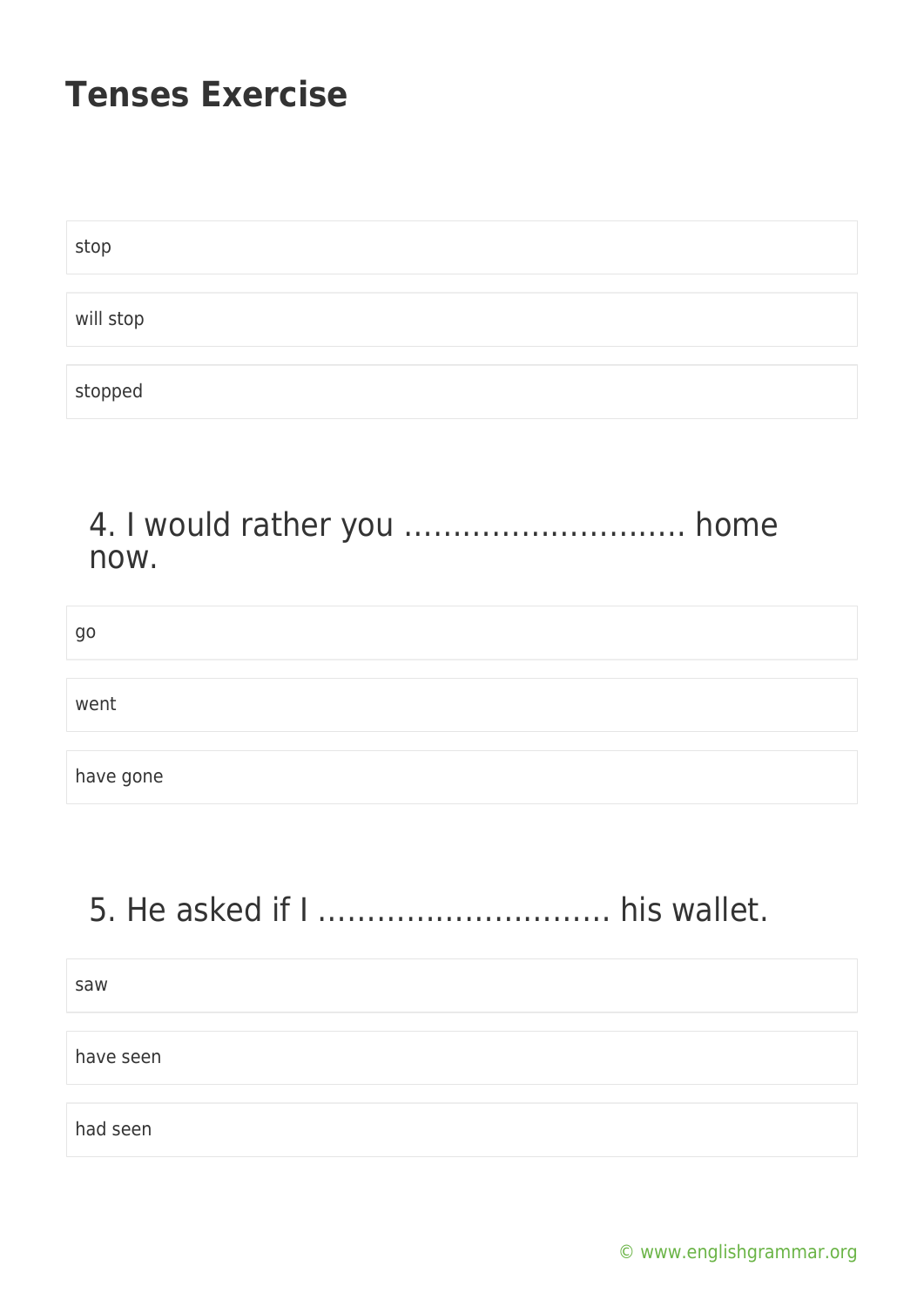#### 6. Although she ……………………….. hard, she could not pass the exam.

| works      |  |
|------------|--|
|            |  |
| worked     |  |
|            |  |
| has worked |  |

#### 7. She broke down when she ……………………….. the news.

| hears     |  |
|-----------|--|
|           |  |
| heard     |  |
|           |  |
| has heard |  |

# 8. I regret ............................... school at fourteen.

leaving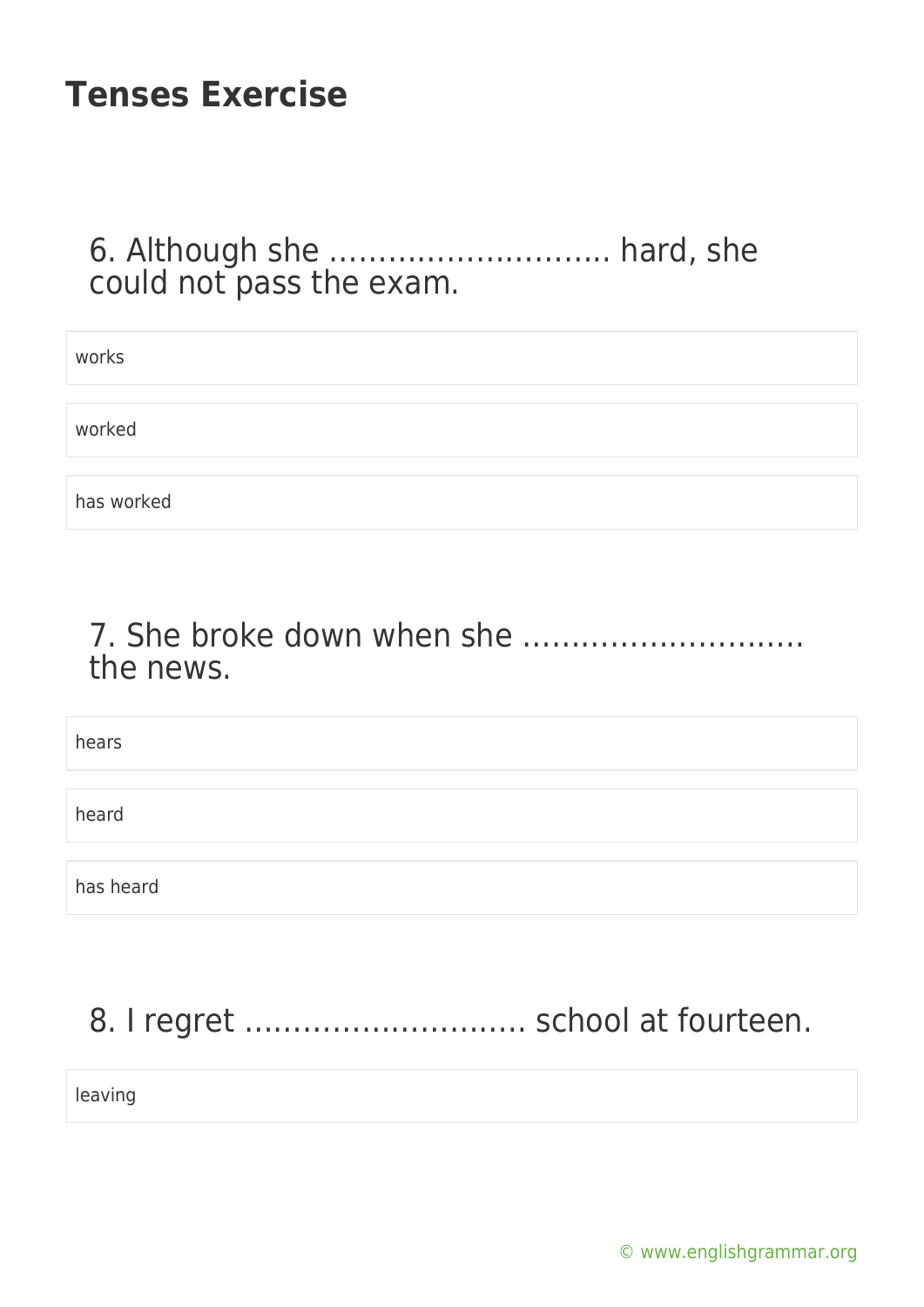to leave leave

# 9. He …………………………… for his honesty.

praised

has praised

was praised

#### 10. Despite being clever, she …………………….. industry.

is lacking lacks has lacked

[© www.englishgrammar.org](https://www.englishgrammar.org/)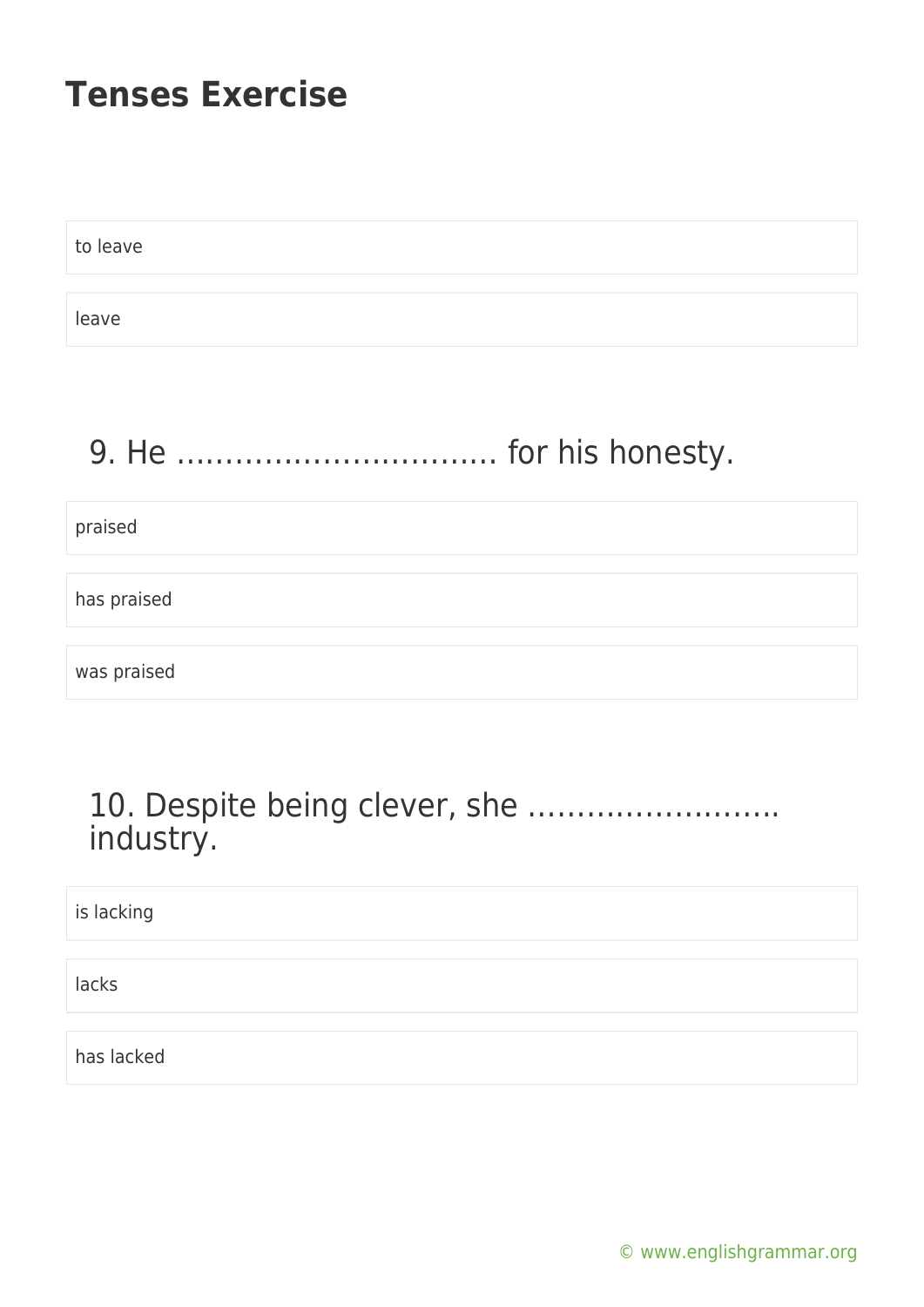#### 11. As he was born in a poor family, he …………………………. great hardship during his childhood.

was suffering

suffered

has suffered

#### 12. I conceded to his demands because I …………………………. to provoke him.

have not wanted

did not want

had not wanted

#### Answers

This is the  $6<sup>th</sup>$  chocolate you have eaten today.